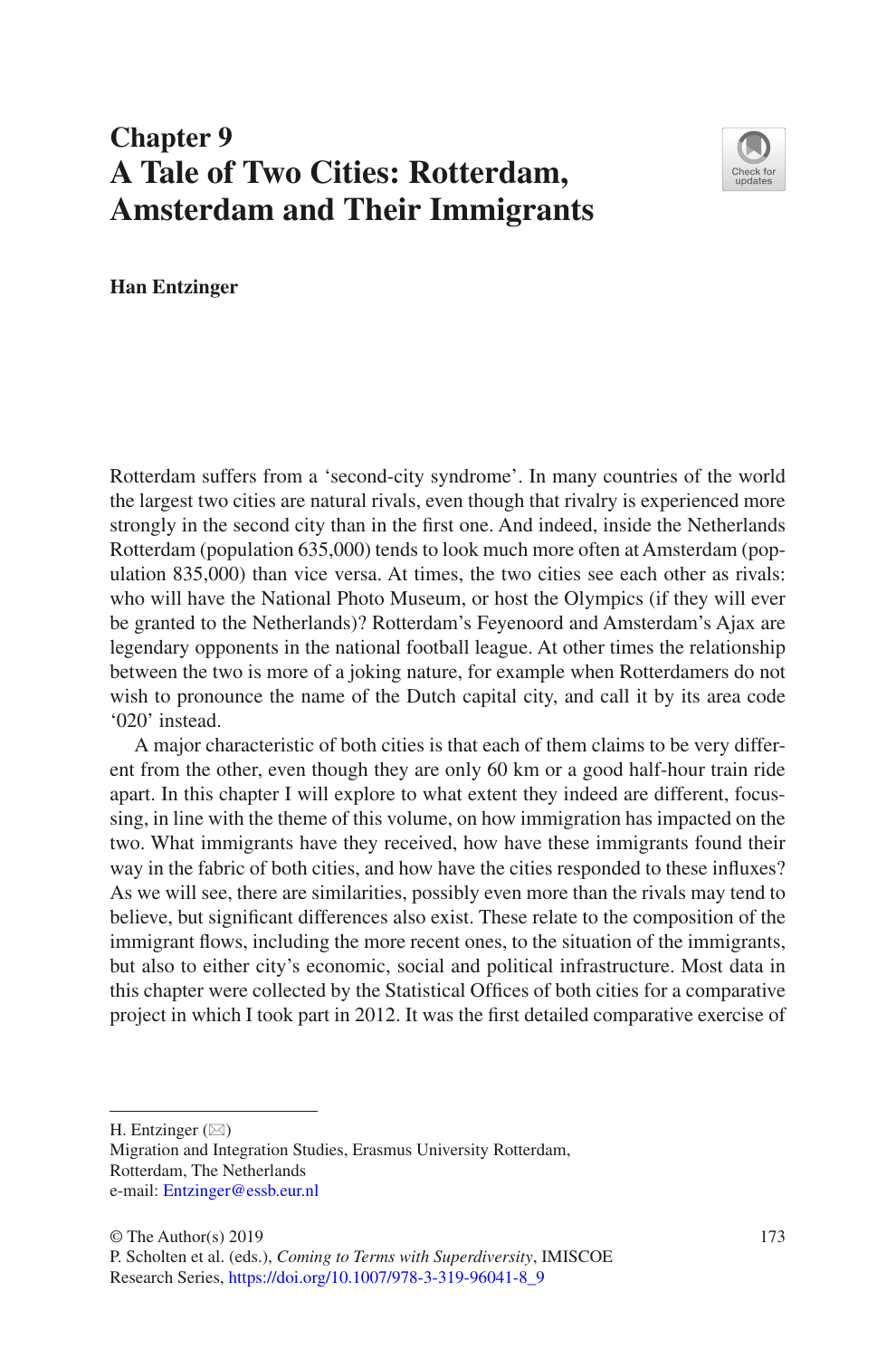this type related to immigration and immigrant integration.<sup>1</sup> Interestingly, and perhaps also surprisingly, many of the data that were previously available were not directly comparable, for example because different categorisations had been used, or because survey questions were phrased differently. Unfortunately, there has been no follow-up to this project so far, which explains why some of the comparative data used in this chapter are not as recent as one might wish.

#### **9.1 A Tale of Two Cities**

Amsterdam is a centuries-old trading centre that grew organically, and is now a hub for commerce and financial services. It boasts a large, historical city centre with a rich cultural life, which serves as a major tourist attraction. Rotterdam is a port and industrial city that underwent rapid growth just in the last 150 years. The city's centre was bombed by the Nazis in the Second World War, and then completely rebuilt. Since that time Rotterdam has taken on the allure of a modern world city – particularly with respect to its architecture. However, this world city has a relatively unilateral economic structure that constantly threatens to become obsolete.

Despite these substantial differences, the two cities also have much in common. Both have their long tradition of immigration to thank for their growth and prosperity. At the end of the Dutch Golden Age, around 1700, 40% of Amsterdam's population had been born abroad. The seeds of Amsterdam's wealth were largely laid down by Antwerp Protestants, French Huguenots and Portuguese Jews. In later centuries, the percentage of immigrants gradually receded. However, it has been growing again over the past few decades (Lucassen and Lucassen 2011). At the moment, a quarter of Amsterdam's population is foreign-born. If the children of those foreign-born residents are included in the count, it appears that just over half of Amsterdam's population belongs to either a first or second generation of immigrants. Unlike in 1700, these immigrants have not only come from neighbouring countries, but from all over the world. And no wonder: distance plays a far less important role today than it did in the past.

Rotterdam's immigration tradition is much more recent. It is only since its advent as a port and industrial city at the end of the nineteenth century that Rotterdam has experienced large-scale immigration. Initially, immigrants mainly came from the rural areas of the south of the Netherlands, but in the last 50 years they originated from a large number of countries, in particular Suriname, Turkey, Morocco and, more recently, Poland. Percentage-wise, as large a share of Rotterdam's population consists of immigrants as is the case in Amsterdam; nevertheless, there are definite differences between the immigrant populations of both cities when it comes to important aspects like origin and educational level.

<sup>1</sup>The full report of this project was published – in Dutch only – as: *De staat van integratie* (2012). It is available on line at: http://www.ois.amsterdam.nl/pdf/2012\_destaatvanintegratie.pdf.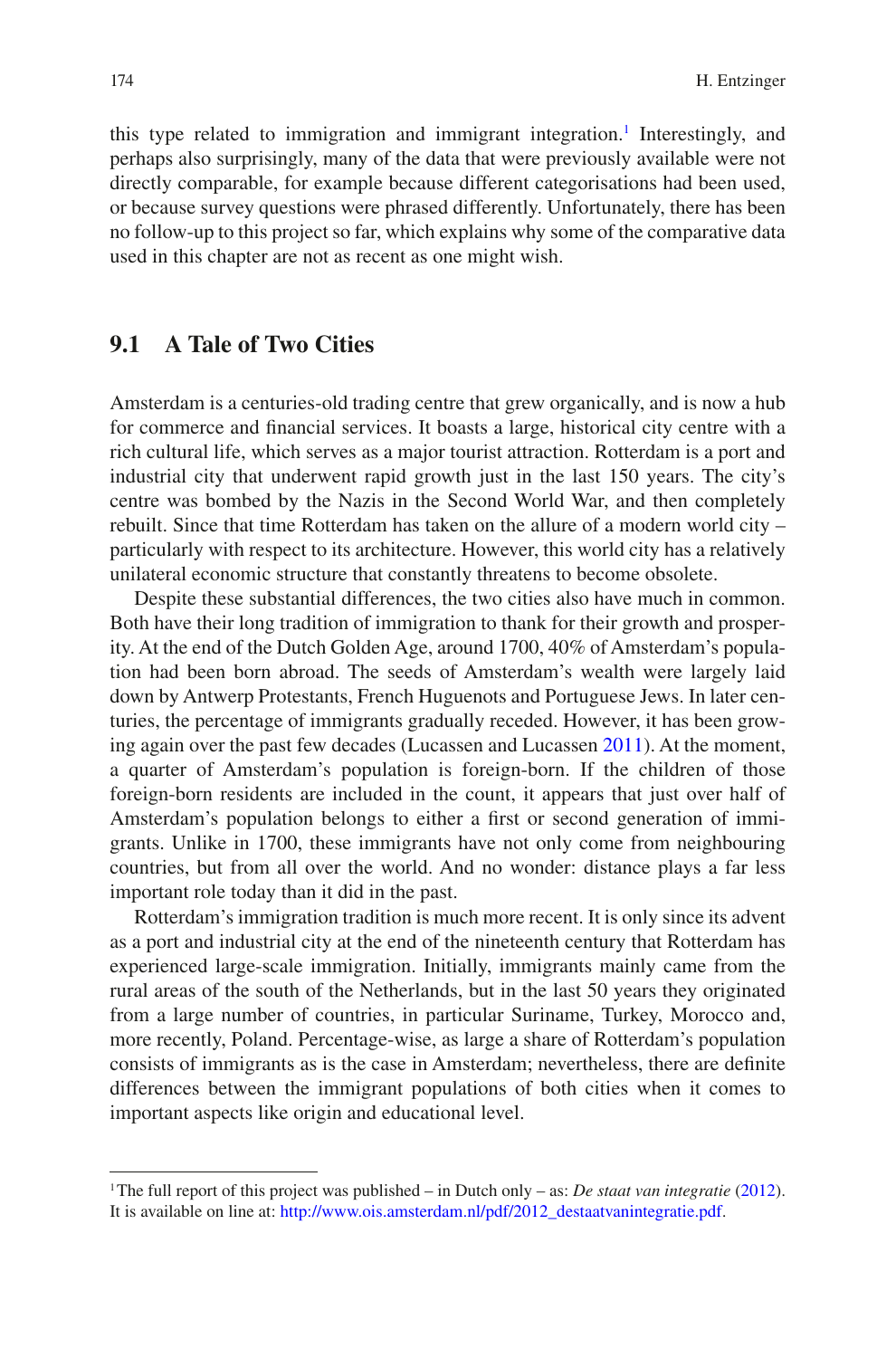### **9.2 Demographic Essentials**

To the superficial observer the immigrant situation in Amsterdam appears rather similar to that of Rotterdam. The percentage of residents with an immigrant background is almost the same in both cities. On 1 January 2016, just under half (48.3%) of the population of Amsterdam were native Dutch according to the definition set out by Statistics Netherlands (CBS), namely that the person in question and both of his/her parents were born in the Netherlands.<sup>2</sup> This percentage was a fraction higher in Rotterdam, at 50.2%. However, since 2000 the portion of native Dutch in Rotterdam's population has been declining faster than that of Amsterdam. In that year, 60% of Rotterdam's population were still native, compared to 54.7% in Amsterdam. If the populations of both cities continue to develop in a similar manner, Rotterdam will soon overtake Amsterdam – and The Hague – as the Dutch municipality with the greatest proportion of immigrants.

Who are the immigrants in both cities? We will focus here on the largest four communities of non-Western origin in each of the two cities: Surinamese, Antilleans, Turks and Moroccans.<sup>3</sup> At first glance the differences between the cities seem to be relatively small, but they do exist. For years, Surinamese formed the largest immigrant community in both Amsterdam and Rotterdam, until they were surpassed by Moroccans in Amsterdam in 2010. Although Amsterdam in particular has an image of a city where many Surinamese settled down, the proportion of this immigrant population is almost identical in both cities: 9.0% in Amsterdam, 8.9% in Rotterdam.4 Moreover, the number of Surinamese in Rotterdam has increased while it has decreased in Amsterdam. This is most likely due to the fact that the formation of a Surinamese middle-class in Amsterdam has further advanced than it has in Rotterdam. And it is among the middle-classes in particular that we see a large exodus from the city. In contrast, Rotterdam traditionally has more Antilleans than Amsterdam, both in percentage terms of the total urban population (3.6% compared

<sup>2</sup>The terms 'immigrant' and 'native Dutch' (in Dutch '*allochtoon*' and '*autochtoon*') are used in this text purely in a descriptive sense, and conform to the definitions used by Statistics Netherlands, Amsterdam and Rotterdam. This implies that members of the so-called second generation are also counted as immigrants, in spite of the fact that they were born in the Netherlands. Statistics Netherlands and the two cities also differentiate between Western and non-Western immigrants. Western immigrants originate in Europe (except Turkey), North America, Australia, New Zealand, Indonesia or Japan. Non-Western immigrants come from all other countries, including those parts of the Kingdom of the Netherlands that are situated in the Caribbean (including the former Netherlands Antilles). The concepts have increasingly become criticised lately for a variety of reasons (Ham and Van der Meer 2012). Recently, Statistics Netherlands formally discontinued the use of the term '*allochtoon*', replacing it by 'persons with a migration background', an internationally much more common term. The differentiation, however, between Western and non-Western migrants is still in use.

<sup>&</sup>lt;sup>3</sup> In addition, among Rotterdam's non-Western population about 15,000 are of Cape Verdean descent, which makes them the fifth largest non-Western group in the city. Amsterdam's Ghanaian community is of a similar size. Both groups, however, do not have a counterpart in the other city and, mainly for that reason, are left out of the comparisons made in this chapter.

<sup>4</sup>Unless otherwise stated, the data in this chapter relate to the situation in 2010.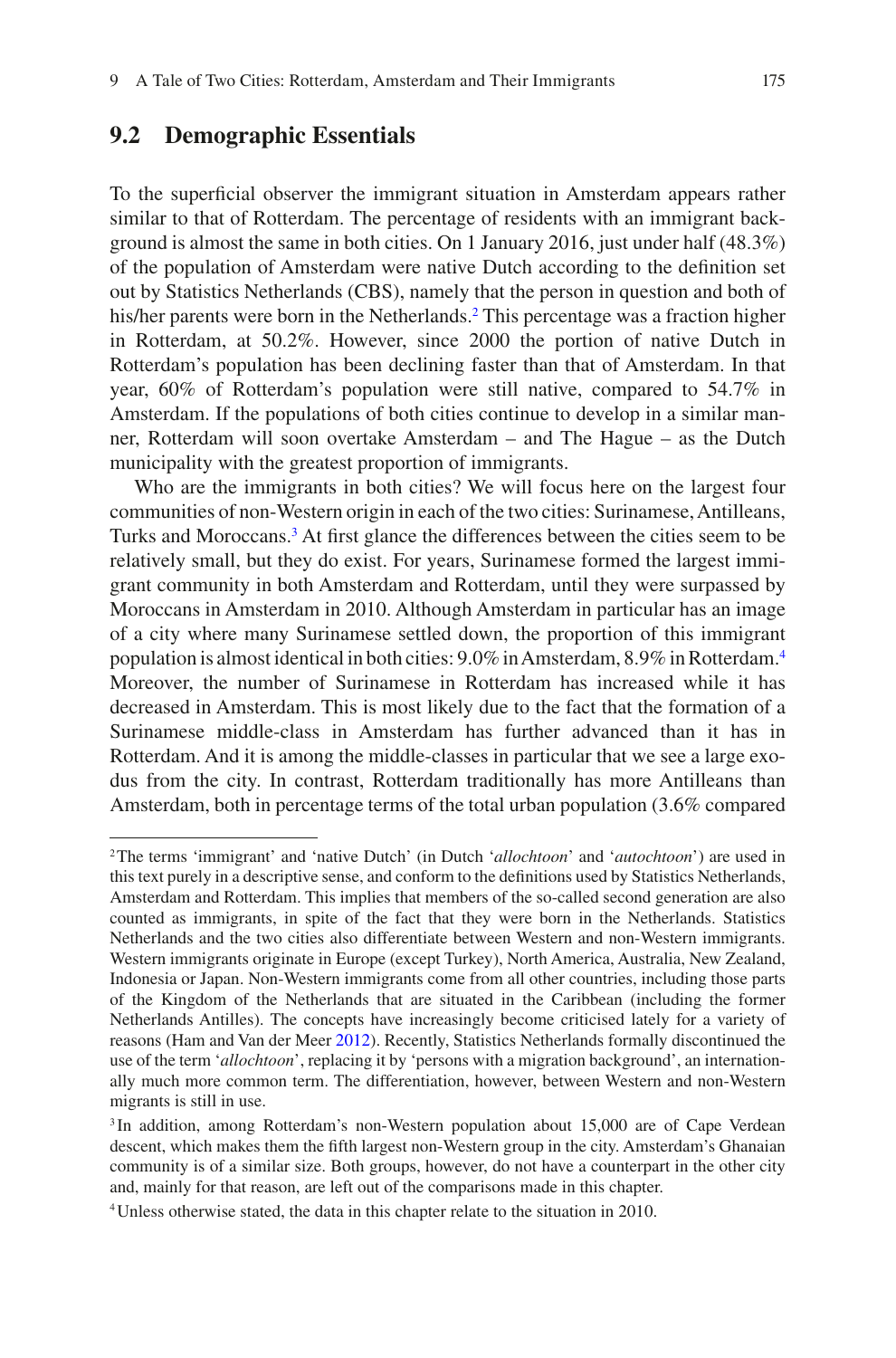to 1.5%) and in absolute numbers (21,000 compared to 11,500). Evidently, many newcomers like to settle in close proximity to the fellow country members preceding them.

The two other large immigrant groups, the Turkish and the Moroccans, are nearly equal in terms of size, at least when they are considered together: in 2010, Rotterdam's population was 14.5% Turkish or Moroccan, in Amsterdam it was 14.3%. But the distribution between the groups differed starkly: More Turkish live in Rotterdam than Moroccans (47,000 compared to 39,000) while Amsterdam has 40,000 Turkish and nearly 70,000 Moroccans. This is most likely attributable to the fact that, half a century ago, at the time of the recruitment of migrant workers, Amsterdam businesses had a preference for those from Morocco, while Rotterdam businesses mainly focused on those from Turkey. No research has ever been done into the reasons for this. Unlike the Surinamese, there is not yet a decline in the growth of the Turkish and Moroccan populations, let alone in their absolute numbers – a sign that the formation of a middle-class and the subsequent move to the suburbs is not as advanced amongst these immigrant groups. There is certainly a trend of moving house amongst the Turkish and Moroccans, but they tend, as yet, to stay within the city limits, moving from the old late nineteenth and early twentiethcentury neighbourhoods to the neighbourhoods that were built in the decades after the Second World War.

# **9.3 Patterns of Settlement and Segregation**

Thus, we see that in Amsterdam, between 2000 and 2010, the strongest growth, in percentage terms, of non-Western immigrants occurs in the predominantly post-war boroughs of Nieuw-West (from 37% to 49%) and Noord (from 27% to 36%). In contrast, the older boroughs of West and Oost in this period show a slight decline in their non-Western immigrant population: West from 34% to 33% and Oost from 36% to 34%. The city as a whole, however, experienced an increase in its non-Western population – from 31% to 35%. A similar development took place in Rotterdam, where the boroughs of Charlois (from 33% to 46%), IJsselmonde (from 20% to 34%) and Prins Alexander (from 12% to 20%), built wholly or partially after the Second World War, grew relatively quickly. Boroughs with much older buildings and a traditionally large immigrant population grew more slowly: Delfshaven from 57% to 60% and Feijenoord from 50% to 57%. During the first decade of this century, the number of non-Western immigrants in Rotterdam's total population increased from 30% to 37%. Rotterdam has since passed Amsterdam in this respect.

The migration from the older to the post-war neighbourhoods does not mean that there is an automatic decrease in the segregation of immigrants. It is worth noting that this is the case in Rotterdam, but not in Amsterdam. For example, the segregation index for the Turkish in Rotterdam decreased from 48 to 38 between 2000 and 2010, while it increased from 41 to 45 for the Turkish in Amsterdam. The trends are similar for the Moroccans: a decrease from 43 to 35 in Rotterdam and an increase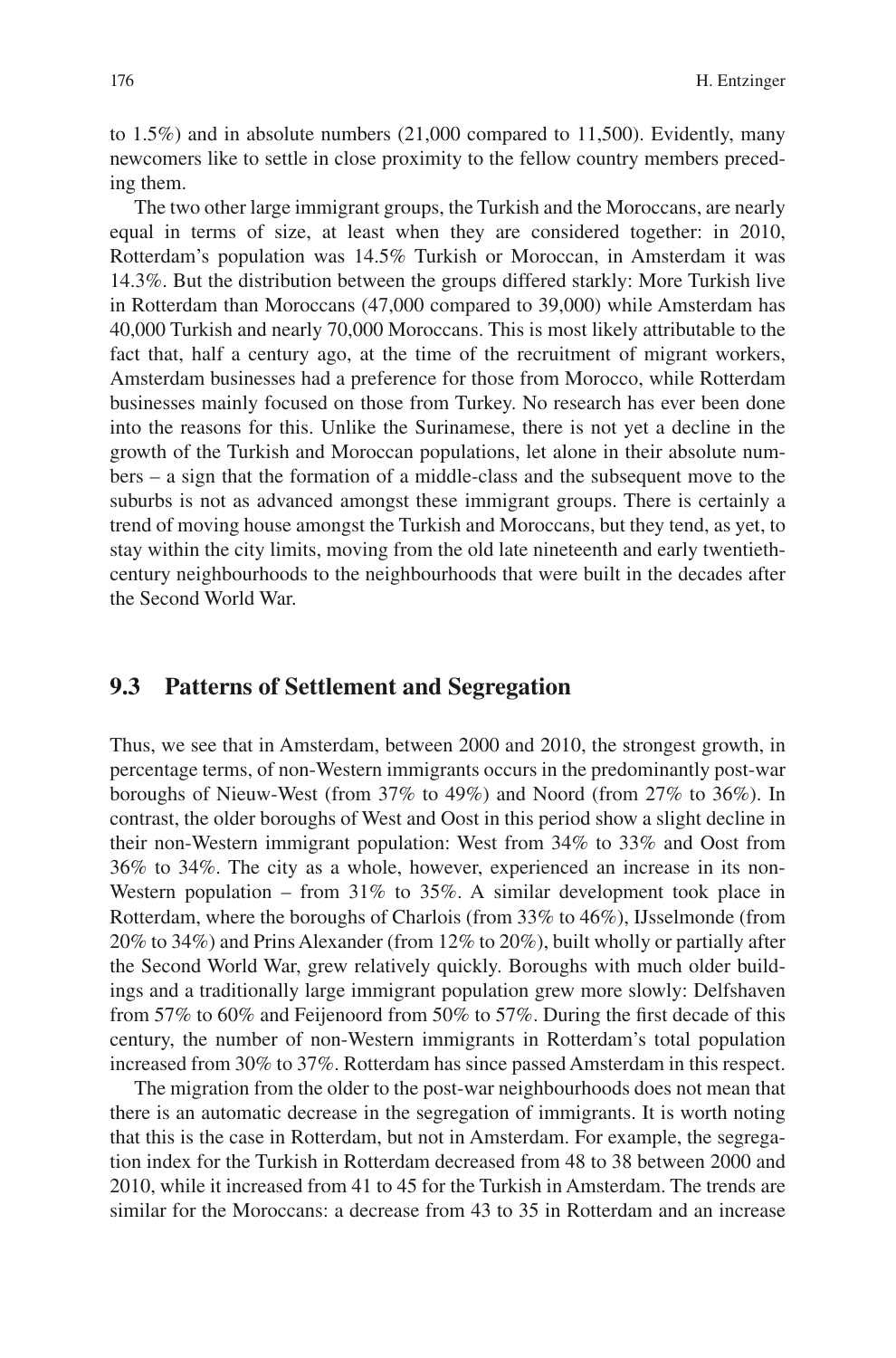from 39 to 42 in Amsterdam. The segregation index indicates what percentage of a specific group of a population would have to move to another neighbourhood in order to reach a perfectly proportional distribution of that population throughout the entire city. Amongst the native Dutch population in Amsterdam we also see an increase in segregation, while in Rotterdam there is a (slight) decrease. However, the native Dutch population of Amsterdam is still significantly less segregated than that of Rotterdam. In Rotterdam, 45% of the native Dutch population would have to move in order to achieve a proportional distribution throughout the city; only 27% would need to in Amsterdam.

## **9.4 Shifting Immigration Flows**

The most notable differences between the immigrant populations of Amsterdam and Rotterdam are among those who do not belong to one of the largest four groups (Turkish, Moroccans, Surinamese and Antilleans). Within this 'residual category' a distinction is made in the population statistics between the 'Western' and 'other non-Western' immigrants. In 2010, 14.9% of the residents of Amsterdam were Western immigrants; in Rotterdam the percentage was 10.8. Strikingly, this population category grew much faster in the first decade of this century in Amsterdam than in Rotterdam (3 percentage points in Amsterdam compared with 1.3 in Rotterdam). In that same period, however, the category 'other non-Western immigrants' grew much faster in Rotterdam: from 7.5% to 10%, while Amsterdam only showed an increase from 9.9% to 10.1%. One may suspect a connection here with differences in the demand for labour, and perhaps in the general power of attraction between the two cities, but more on that later. One should not, however, assume without question that the Western immigrants remain mainly at the top of the labour market and the non-Western immigrants largely on the bottom. For example, all EU citizens, including the Polish, Romanians and Bulgarians are counted as Western immigrants. Many of them perform low-skilled labour. Conversely, the highly skilled knowledge migrants that originate from, amongst others, countries like India and China belong to the non-Western immigrant group. This provides a first indication of the declining usefulness of the classification criteria commonly used in Dutch immigration statistics (Ham and Van der Meer 2012).

Furthermore, we see in both cities that the first generation among all groups is decreasing in size in relative terms, while the second generation is growing. In fact, the growth in the total size of the 'classic' immigrant groups is solely the result of the increase in the second generation. New immigration – for instance, family migration – has nearly come to a halt in the 'classic groups'; national figures also back up this pattern and the expectation is that it will remain so for these groups (Nicolaas et al. 2011).

This increases the average length of time the 'classic' immigrant groups have been established. The average Moroccan resident in Amsterdam has now been living longer in the city than the average native Dutch person. When it comes to the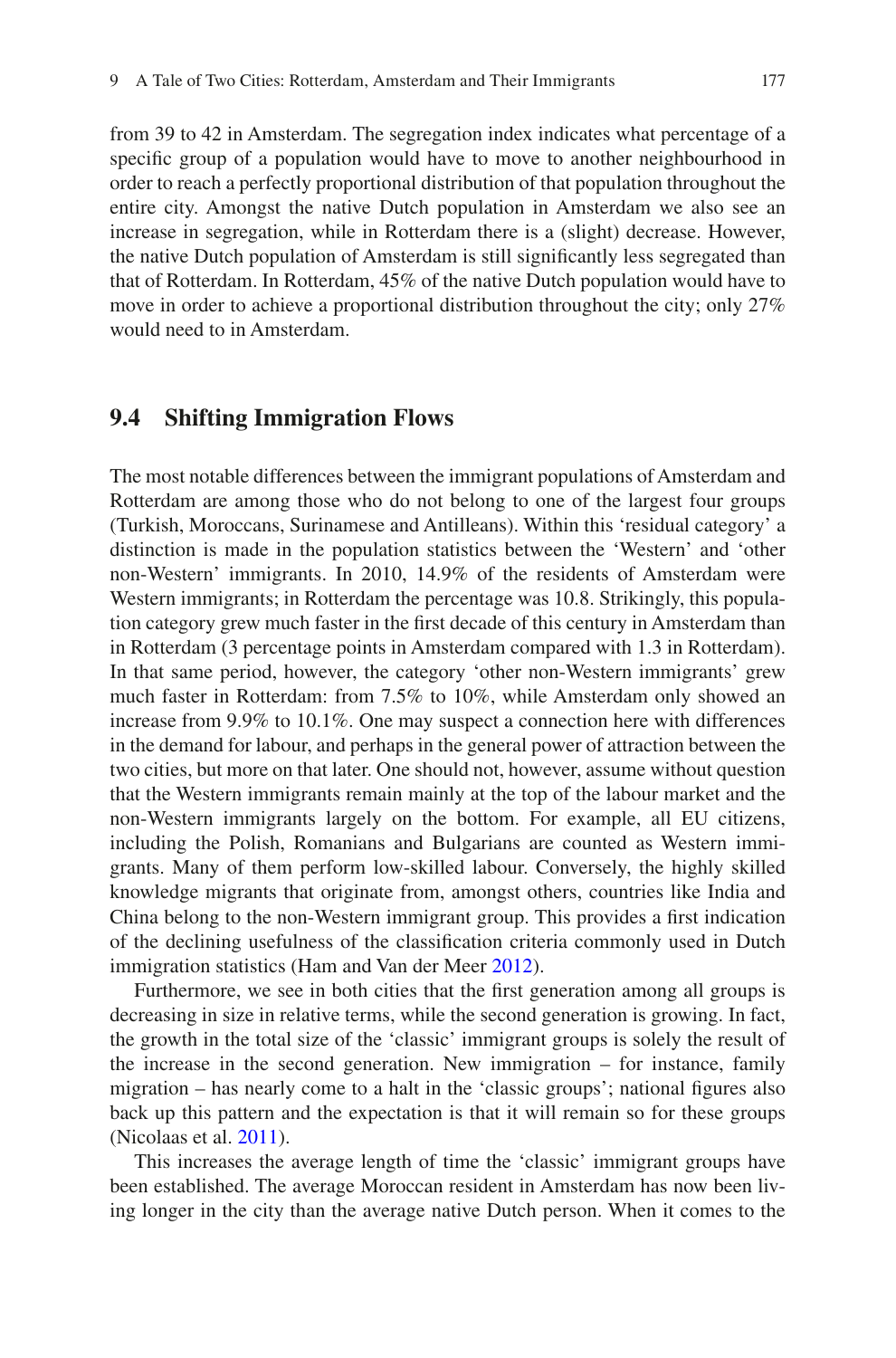Western immigrants, we see just the opposite: the most recent immigrants include more and more people with a Western background. Many of them appear to leave again quickly, often also leaving the Netherlands. In general, immigrants from Western countries exhibit a higher mobility than those that have come here from non-Western countries. Thus, one can assume that slowly changing patterns of migration in the long run will lead to fewer immigrants taking up permanent residence in the Netherlands than was the case in recent decades (Entzinger 2014). There is no reason to believe that this is different in the two largest cities from anywhere else in the country. However, one may expect a relatively high proportion of the newcomers to the Netherlands to settle down initially in Amsterdam or Rotterdam. This has been the case for many years. All over Europe newcomers demonstrate a strong preference for settling in a metropolitan environment. Fellow countrymen often live there, there is often a package of provisions that matches their needs and there are better opportunities to earn an income.

#### **9.5 The Educational and Employment Situation**

Rotterdam's population, on average, has a much lower education than Amsterdam's. This is the case not only for the native Dutch, but also for their immigrant populations. In 2008, in Rotterdam the ratio between highly educated native Dutch (Bachelor's degree or higher) and native Dutch with a low education (maximum lower professional education or *vmbo-plus*) was 1 to 1 (30% versus 31%). In Amsterdam, by contrast, there were almost three highly educated native Dutch for every native Dutch with a low education (48% versus 18%). Also in 2008, 56% of the non-Western immigrants in Rotterdam had a low education, compared to 41% in Amsterdam. Only 11% of Rotterdam's non-Western immigrant population was highly educated, against Amsterdam's 23%. So, Rotterdam housed five low educated non-Western immigrants for each non-Western immigrant with a higher education, while the ratio in Amsterdam was roughly 2 to 1.

The substantial differences between native Dutch and immigrants in terms of education somewhat obscure the fact that, over the past two decades, a remarkable increase occurred in the overall educational level. However, this increase has taken place in both cities almost equally as fast and – more importantly – the level of education of both the native Dutch and the non-Western immigrants also increased at about the same speed. Thus, the educational gap between the two cities has not really narrowed, nor has the gap between the different groups. Within the major non-Western communities, the Turkish and the Moroccans have the lowest average level of education, while the Surinamese, Antilleans and other groups occupy an intermediate position between them and the native Dutch population.

Notwithstanding the persistence of the educational gap, there has been a significant increase in the participation of immigrants in higher education: There is hardly any underrepresentation of immigrant students in higher professional education (*hbo*) in both cities to speak of anymore. There is still room for catching up at the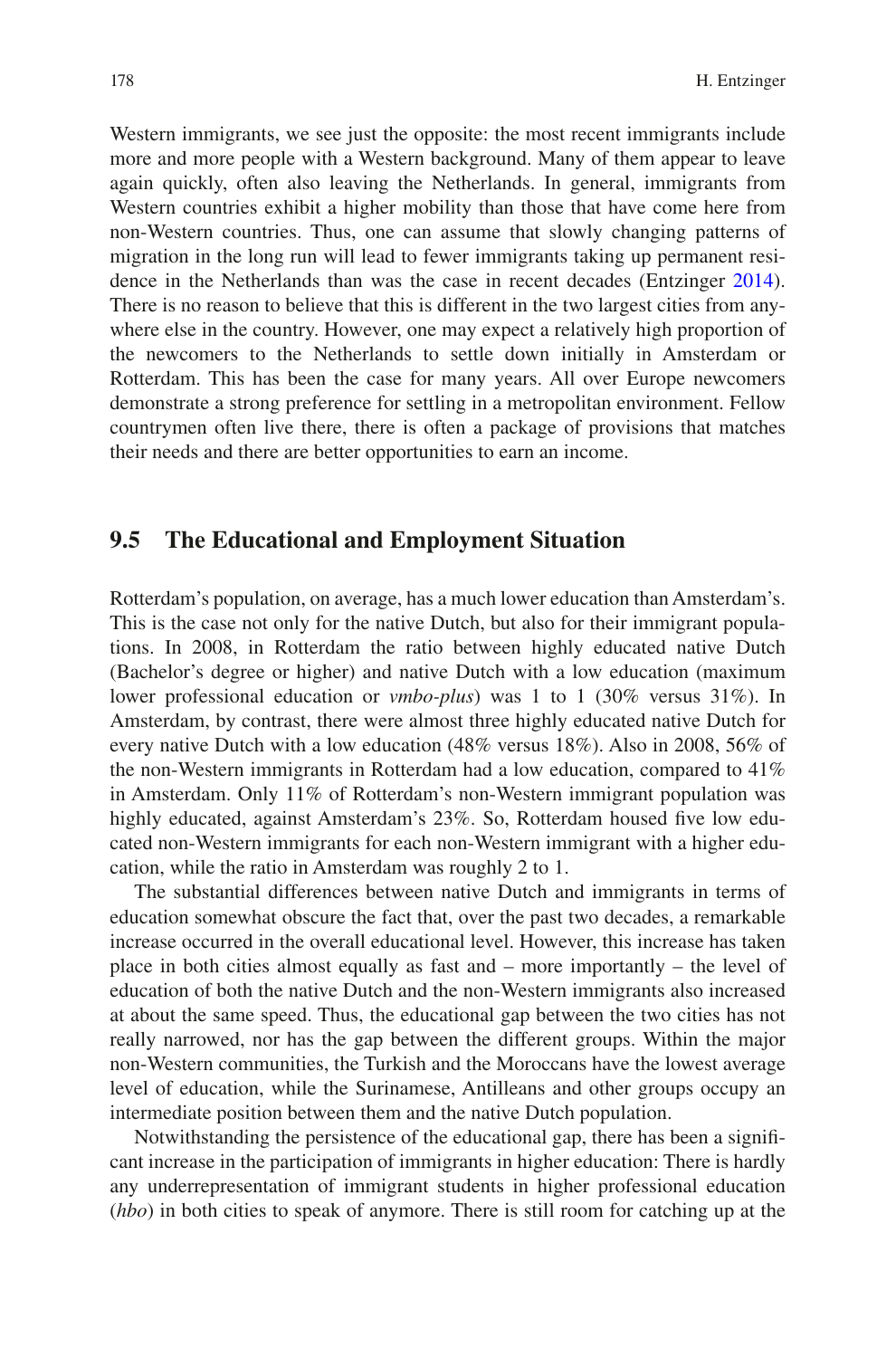university level, particularly for the non-Western immigrant groups. The conclusion must be that the share of highly educated immigrants in both cities is certainly increasing, but at the same time that the immigrants will remain overrepresented amongst the low educated for a long time still. The fact that with new waves of immigration, there are also new arrivals of low educated immigrants is also a cause.

A comparison of data in the field of labour for the two cities leads to conclusions that are remarkably similar to those for education. In 2010, gross labour force participation in Amsterdam (employed plus job seeking) was 5 percentage points higher than in Rotterdam (73% versus 68% of all 15–64 year-olds). In both cities participation among the native Dutch is roughly 20 percentage points above the level of persons of Turkish or Moroccan descent, with the Surinamese once more occupying an intermediate position. In the past two decades, labour force participation of non-native Dutch has increased remarkably – notwithstanding conjunctural fluctuations – but the participation level of the native Dutch has increased at almost the same speed. Consequently, the gap between immigrants and non-immigrants has hardly narrowed, a phenomenon similar to that in education.

The lower employment rate of Turkish and Moroccans appears to be caused in both cities largely, though not exclusively, by the low number of women participating in the labour market. In both cities only about one in ten native Dutch women aged 25–34 are not part of the labour force. Of Turkish and Moroccan women in this age group, by contrast, one in two do not participate. One can assume that the difference in the age categories above 35 years is at least as large, if not larger. One promising trend, however, is that the non-participation among young Turkish and Moroccan women of the second generation is at about half the level of the first generation, although it is still well above that of the native Dutch women. There may be cultural reasons for these differences. However, there is also ample evidence that persons with an immigrant background experience more obstacles when entering the labour market than their native Dutch counterparts. They do not always have the same networking and language skills and they may be victims of (indirect) discrimination. In addition, low-educated immigrants also face tougher competition than those with higher qualifications in a labour market that constantly puts up its demands. This is a bigger problem in Rotterdam, where the supply of low-skilled labour is substantially larger than in Amsterdam. I will come back to this later.

# **9.6 The City as a Way Station**

As already mentioned, big cities exert an almost universal attraction to immigrants. Amsterdam and Rotterdam are no exception. The nineteenth-century immigrants to both cities came mainly from the Dutch countryside and from neighbouring European countries. In the twentieth century, especially in the second half, we saw a surge of migration from more distant regions, even outside of Europe. This development seems far from over, despite the increasing call in political circles for a stricter immigration policy. The demand for labour, the fact that both cities have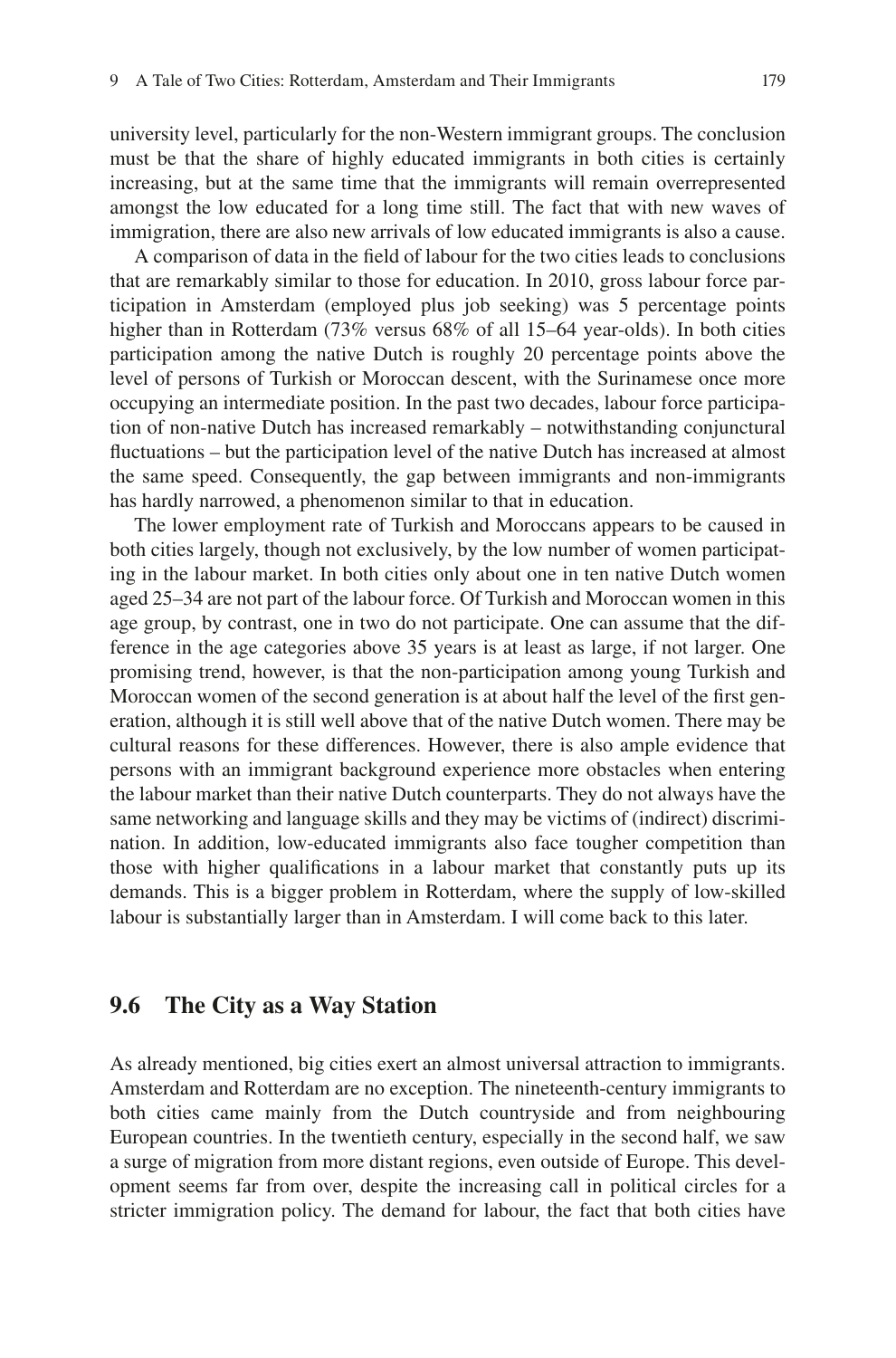significant immigrant communities established and the attraction this has for new immigrants, as well as the greatly improved communication and transportation facilities will make Amsterdam and Rotterdam attractive locations for newcomers in the future as well. The fact that both cities have a large number of relatively cheap accommodations for hire will certainly play a role.

However, the two cities are not only destinations of choice for newcomers: they are ever more becoming way stations. Gradually, a process of social ascent starts taking place in the larger, longer established communities of predominantly lower educated immigrants, a process which is often associated with geographic mobility in the form of a departure to the suburbs, which offer more space and tranquillity. We see here a repetition of the emancipation process that took place in the decades after the Second World War among the native Dutch. Thus far, the process is more evident among the Surinamese than among the other two major 'classic' immigrant groups, the Turkish and Moroccans, but eventually, for many of them social and geographical mobility will go hand in hand, all attempts at housing differentiation within existing neighbourhoods notwithstanding. The gentrification process that some older neighbourhoods in both Rotterdam and Amsterdam are undergoing, may keep some of the upwardly mobile within the city limits. Given its present scale, however, it is not very likely that this will involve large numbers.

It is not expected that all members of the 'classic' immigrant groups will undergo a process of social and geographical mobility. The data for both cities clearly show a growing division, also within the migrant communities. Some of them are prospering (sometimes as entrepreneurs), others remain in a situation of deprivation, characterized by low education, poor housing, little prospect of work, poor health and crime. This situation can easily continue in the third and even subsequent generations. The less successful ones will remain in the 'disadvantaged' neighbourhoods, and the homes left behind by the departure of the more successful ones will become free and occupied once more by newcomers. More often than before, these will not be (large) families who will permanently settle in the Netherlands, but singles or small groups living as 'passers-by': migrant workers from Poland, the Balkans, but also from outside the European Union, among them illegal immigrants.

This will cause the least attractive part of the housing stock in the big cities to attain even more of a way station character, with all of the attendant risks: neglect of houses, lack of social cohesion, deprivation, public health risks and crime. If we do not want to leave these areas to their fate, we need to invest heavily in the quality of housing and living environment, properly oversee the enforcement of rules, and also invest in integration, education and facilities for health, sports and welfare. Paradoxically, the residents of these neighbourhoods will probably not always know how to value these investments, as their involvement in the neighbourhood and even the entire urban society is rather limited. The local government should not expect the social involvement to increase dramatically due to a better social climate. The romantic notion of the old city neighbourhood with its sense of community is really a thing of the past, if it even really existed to the extent that people now sometimes assume. Yet this is not an argument against investing, otherwise important parts of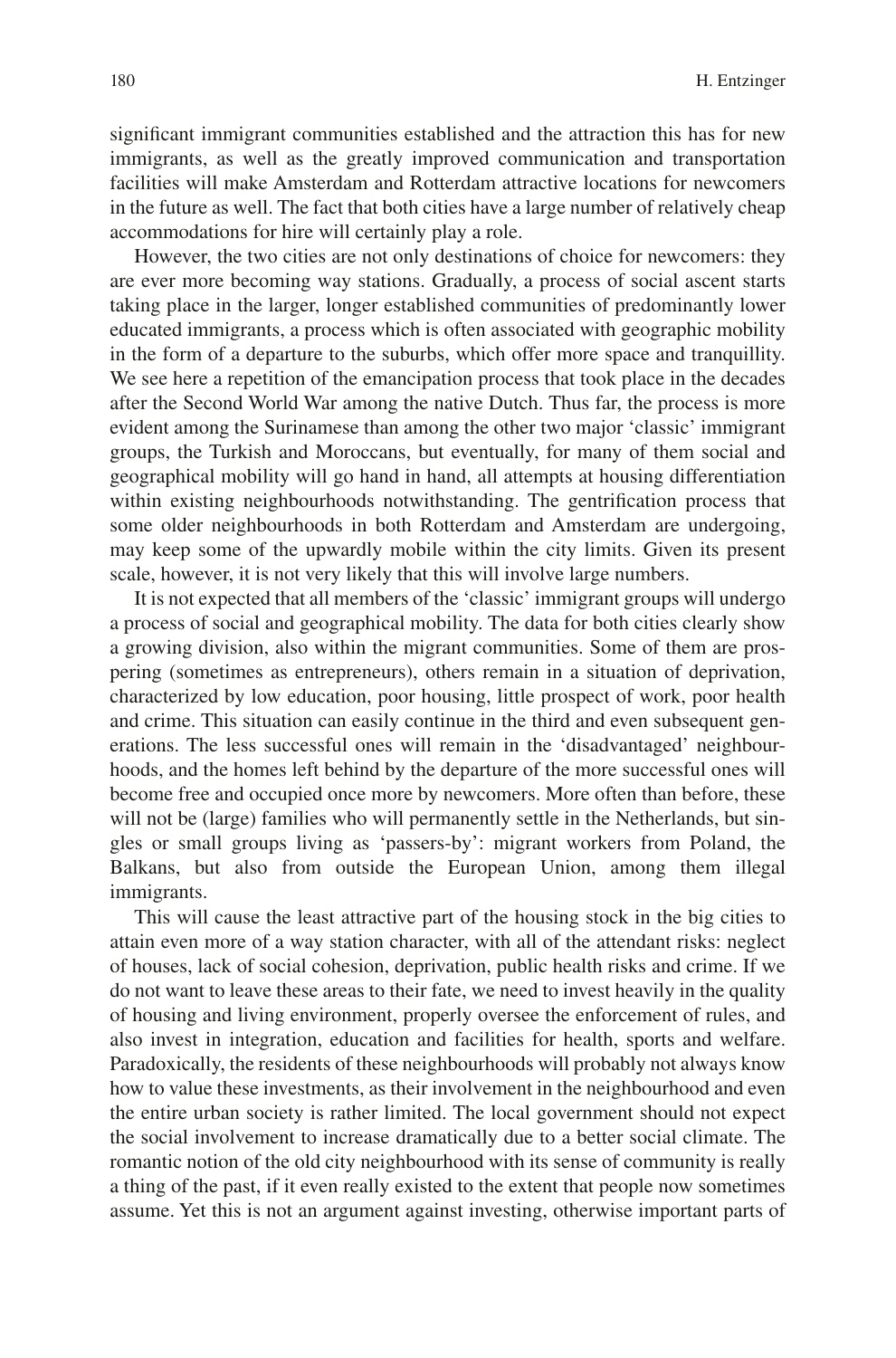both cities could slide into becoming no-go areas for the rest of the urban population.

The way station character of both Amsterdam and Rotterdam will not only become ever more manifest in the socio-economically lower levels, but also at the top. The figures show that more and more highly educated immigrants from both Western and non-Western countries are settling in the Netherlands, Amsterdam as yet being considerably more popular than Rotterdam. There should also be attractive housing available for them and their arrival can affect the social fabric of the city as well. Although they generally require less public attention than the socioeconomically disadvantaged, they will also require special educational facilities, leave their mark on the local associations and perhaps demonstrate less involvement in their surroundings than the native Dutch population because many of them know they will not remain for long and therefore will not always take the trouble to learn Dutch.

### **9.7 The Importance of the Economy**

Amsterdam and Rotterdam will each in their own way develop even more into 'international' cities – and become ever more distinct from the rest of the Netherlands (with the possible exception of The Hague, the third largest city of the country, where a similar development may occur). This internationalization will have an effect on all areas: the nature and level of facilities, the social fabric, education, health, political participation and so forth. Although both cities experience this development, there are significant differences. These have mainly to do with the fact that the two urban economies are decidedly different. Amsterdam is envisaged in the literature as a typical global city*,* though obviously not with the character and size of a New York or London, but one of the second or perhaps third echelon (Sassen 1991, 2006; Van der Waal and Burgers 2009). Some important features of such a global city are that a large proportion of economic activity has a strong international focus (e.g. in the form of housing the headquarters of multinational enterprises), that there is a highly differentiated economic palette and that it contains a particularly dominant service sector. The most important branches of economic activity in Greater Amsterdam are (in decreasing order): financial institutions, trade and commerce, consultancy and research, and information and communication. These four taken together account for well over 50% of the gross regional product in the Amsterdam area, which amounts to  $\epsilon$ 75,000 per inhabitant. This is almost one-and-a-half times higher than anywhere else in the Netherlands, which illustrates the great economic importance of the city (Jonkers 2017).

Global cities may also be described as cosmopolitan, having a very diverse population and a rich cultural scene. Global cities are certainly not only for the elite, and their labour market is best described by using the hourglass model. The relatively large, higher educated, high earning share of the population generates a lot of demand for domestic and other services, which are provided by the lower educated workers.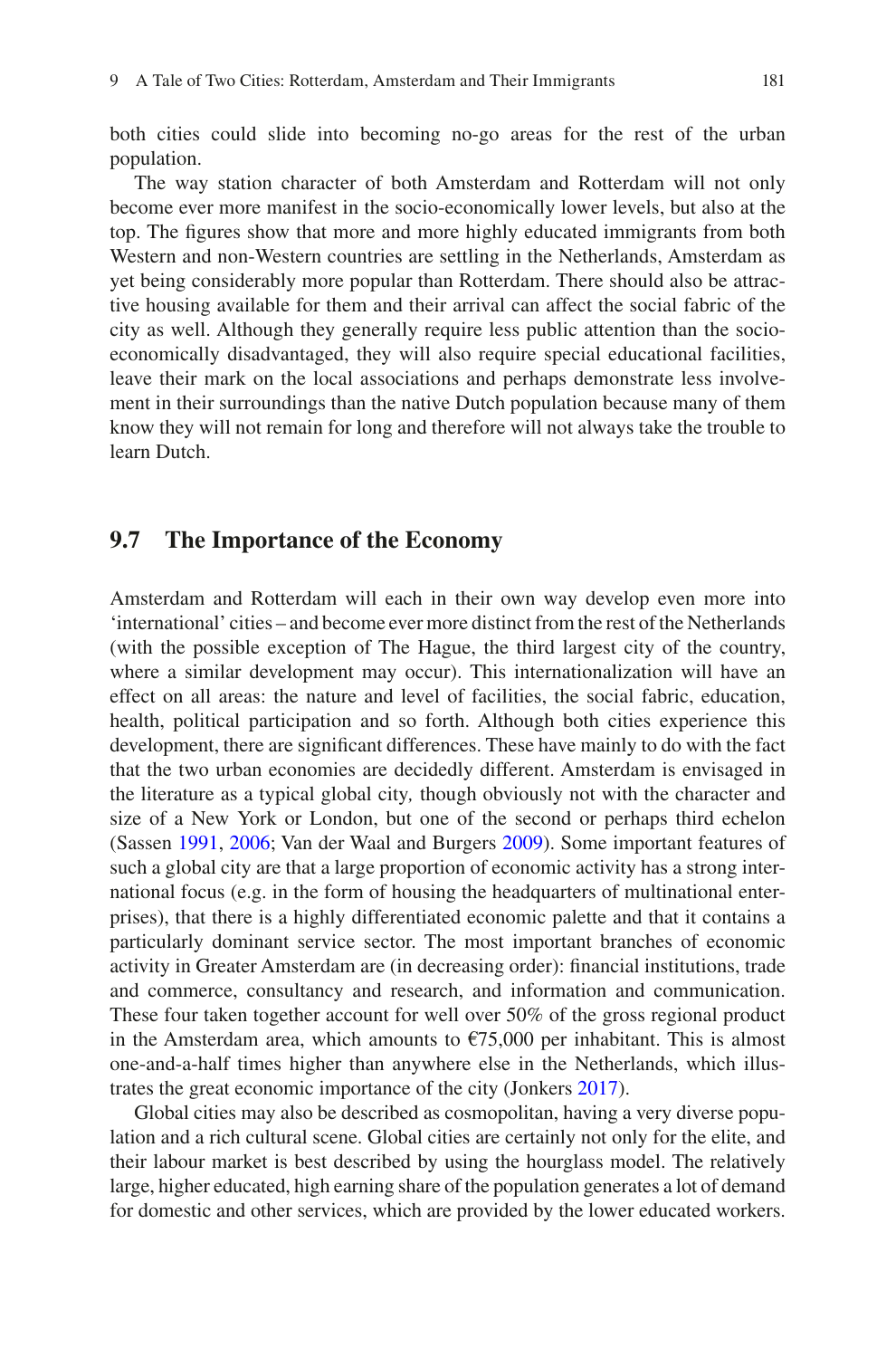While global cities generally radiate dynamism, the threat of dichotomization, polarization and segregation always looms above the market. Amsterdam more emphatically satisfies the image of a global city than Rotterdam does (Van der Waal 2010a).

Rotterdam is better typified as a post-industrial city, characterized by one dominant economic activity, its port. And even though employment in the port has declined enormously in the past few decades, a large part of the Rotterdam economy is still directly or indirectly related to the port, such as the very important transport and logistics sector. To illustrate this: in 2014, 444.7 million tonnes of goods passed through the port of Rotterdam as against 97.8 million tonnes through Amsterdam. This made Rotterdam by far the largest port in Europe (Antwerp is second), and Amsterdam the fifth largest. The main branches of economic activity in the greater Rotterdam area are (in decreasing order): trade and commerce, transport and storage, industry, and health and welfare. Jointly they contribute to almost half of the gross regional product, which stands at  $\epsilon$ 43,000 per inhabitant, less than 60% of its Amsterdam equivalent (Jonkers 2017).

The Rotterdam labour market much less takes the shape of the hourglass model than that of Amsterdam, but is characterized by employment opportunities at all levels, including the intermediate levels. At first glance, Rotterdam would therefore offer better possibilities for low-skilled workers than Amsterdam, but there is also a downside. Because the low-skilled work opportunities in Rotterdam are related less directly to the demand from the highly skilled segment of the labour market than in a global city like Amsterdam, the risk is greater that low-level and mid-level functions will relocate elsewhere: why employ Dutch truck drivers when the Polish are cheaper? Rotterdam therefore in effect experiences stronger outside competition than Amsterdam, which is all the more problematic as the proportion of the lower educated in Rotterdam is much larger than in Amsterdam. Rotterdam will have to do its utmost to retain employment opportunities for its low-skilled workers. In the past decade, it needs be said, the city has been highly successful in retaining those workers. In the 2000s, unemployment among lower educated workers declined even more than in Amsterdam, as did the number of benefits claimants. Since the economic crisis of 2008, however, this pattern has reversed. In 2016, the overall unemployment level in the Greater Rotterdam area stood at 8%, against 6% for Amsterdam. For a long time, the level of reliance on public assistance was very similar in the two urban areas, but since 2011 it has slightly increased in Rotterdam, while it has remained constant in Amsterdam. In 2016, 37 inhabitants per thousand benefitted from public assistance, while the corresponding number in Rotterdam stood at 41 (Jonkers 2017). One should keep in mind, however, that reliance on public assistance tends to be higher among the low-educated, and Rotterdam has many more of them than Amsterdam has. For both cities, but certainly for Rotterdam, it is and continues to be of great importance to invest in good job training possibilities, in a smooth transition from school to employment, as well as in retraining and permanent education for workers whose knowledge threatens to become obsolete.

As we have seen repeatedly, the proportion of lower educated workers in the Rotterdam population is considerably larger than in Amsterdam's, both among the native Dutch and among those with an immigrant background. This fact could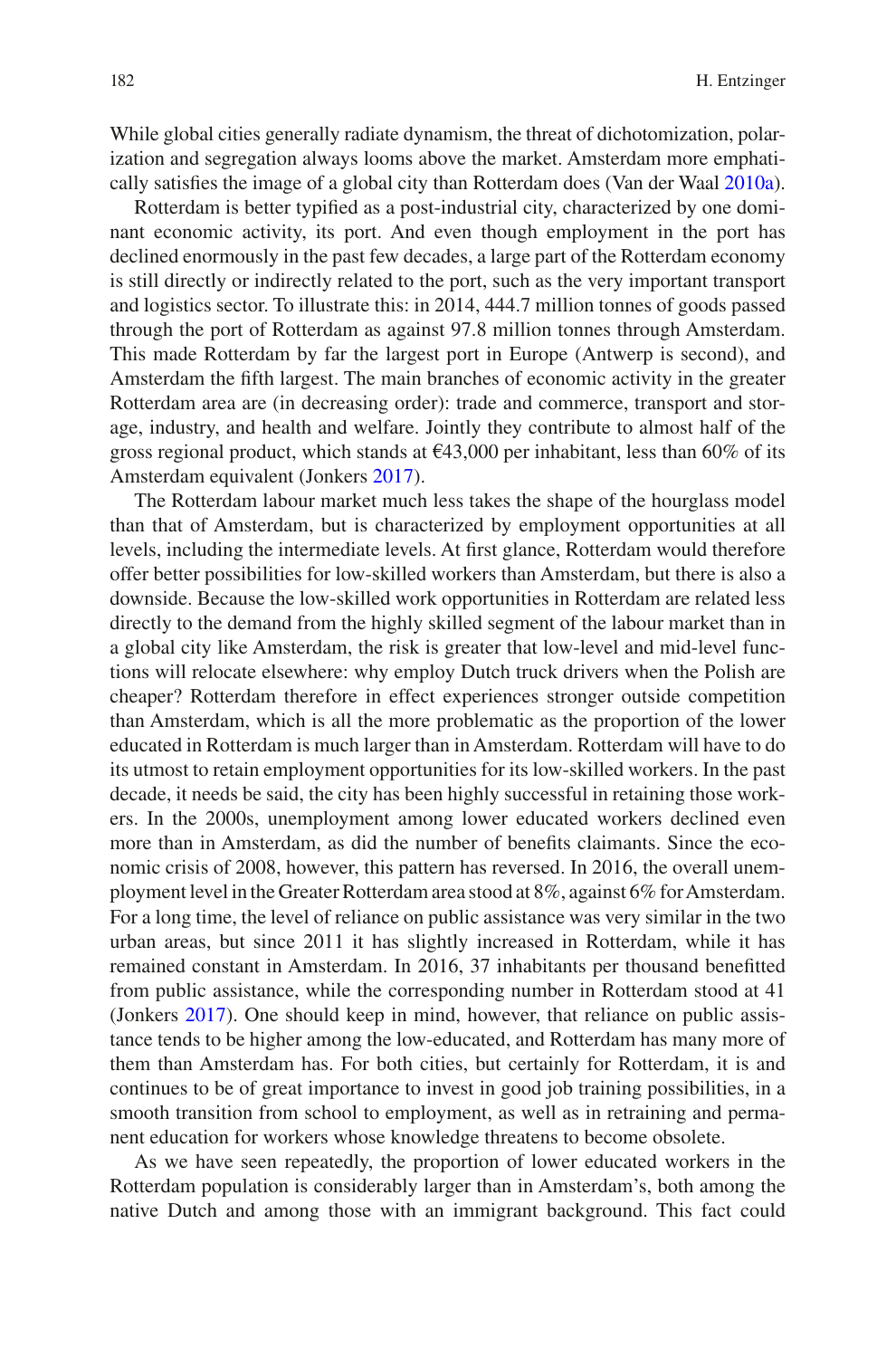account for a number of differences between the two cities, for example the differences in health, in social and political involvement and in the extent to which the population identifies with their neighbourhood, city and country. Overall, the Amsterdam scores on these indicators tend to be higher than those in Rotterdam. It could also explain why Amsterdam at the borough and neighbourhood level has a slightly stronger ethnic segregation than Rotterdam. Ethnic and socio-economic lines fall together more decidedly in Amsterdam than in Rotterdam. Perhaps this is an explanation of why in Rotterdam the Freedom Party scored more than twice as high at the 2017 parliamentary elections as in Amsterdam (15.6% versus 6.8%). This populist party is well known to attract mainly native, lower educated voters. These voters are more likely than higher educated natives to experience displacement and competition from the immigrant labour supply (Van der Waal et al*.* 2011). It may equally explain why Rotterdam's largest local political party, Liveable Rotterdam (*Leefbaar Rotterdam*), which also has significant populist traits, has no equivalent in Amsterdam's local political scene.

Yet there are contraindications that are more difficult to interpret. Crime statistics are traditionally higher among the lower than among the higher educated, yet Amsterdam still has significantly more crime than Rotterdam. This may result from the fact that Amsterdam, as a major international tourist city, attracts a lot of foreign 'scum'. Also, the more repressive security policy that Rotterdam has implemented in the last 15 years – encouraged by Liveable Rotterdam – may play a role here: the relatively high number of suspects arrested in Rotterdam may have contributed to the reduction in the number of crimes. It is also notable that the Amsterdam residents have many more inter-ethnic contacts in the private sphere than the Rotterdam residents. This is all the more surprising since in Amsterdam ethnic and socioeconomic boundaries seem to coincide stronger than in Rotterdam, while most people usually prefer having contacts not only within their own ethnic group, but also with people of similar educational and socio-economic levels.

### **9.8 The Cultural Climate**

A possible reason for this last paradox may be found in the research of some of my close colleagues at Erasmus University (Van der Waal et al*.* 2011). Following American researchers, such as Richard Florida (2004), they introduced the concept of 'cultural climate', which does not so much denote a summary of characteristics and attitudes of individual citizens as it does a specific urban environment or climate that affects the ideas of the local population. In American studies, this concept has been operationalised through the so-called Bohemian Index, derived from Florida (2002). The index refers to the number of city residents involved in producing art and culture. The larger their number relative to the total urban population, the higher the tolerance for diversity among the population, or so comparative research in American cities has discovered. This applies to the Netherlands as well. Amsterdam in particular scores very high on this index, while the Bohemian Index rate for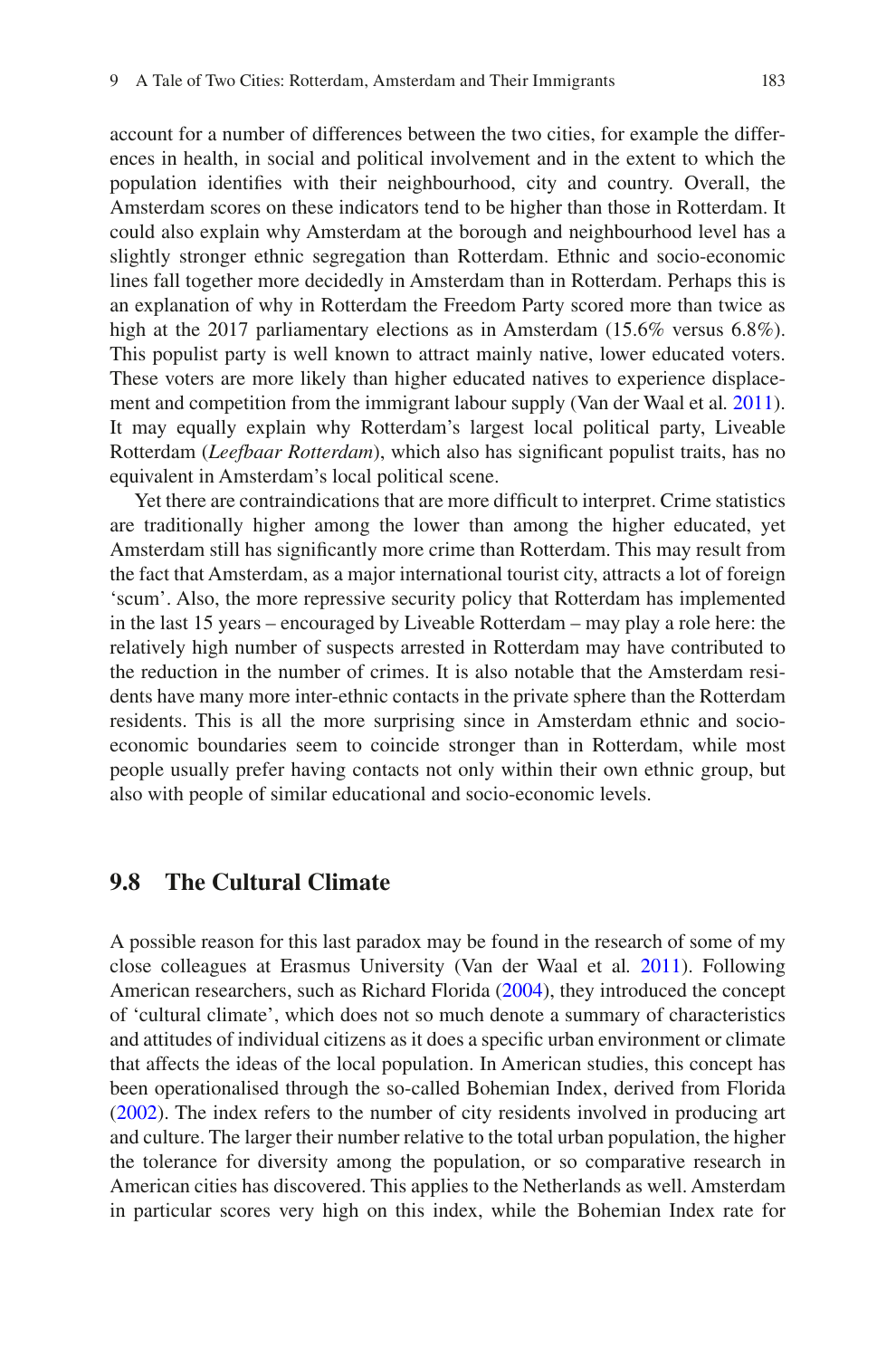Rotterdam is just slightly below the average for all Dutch cities (Van der Waal 2010b: 126; Crul and Heering 2008: 123).

Similarly, it is not surprising that, in the latest (2017) general elections held in the Netherlands the two political parties that are the strongest advocates of cultural diversity – GreenLeft (*GroenLinks*) and the left-wing liberals of D66 – ended first and second respectively in Amsterdam, with a total share of 38.5% of all votes. In Rotterdam these two obtained 24.7% of the votes. By contrast, the two largest parties in Rotterdam were the right wing liberal VVD and the populist Freedom Party. They obtained 32.1% of all votes, as against 22.1% in Amsterdam.

Van der Waal et al. show that the cultural climate of a city is more decisive for the way ethnic groups interact with each other than the system of economic opportunities (Van der Waal et al. 2011). This could indeed explain why, despite sharper social-economic differences between natives and immigrants in Amsterdam, there still seems to be more frequent inter-ethnic contact than in Rotterdam. One should, furthermore, not lose sight of the fact that the number of Western immigrants is much higher in Amsterdam than in Rotterdam and is also growing strongly. Part of these immigrants is made up of highly educated Europeans and Americans. It is plausible that a certain share of the inter-ethnic contacts in Amsterdam take place between highly educated natives and highly educated (Western) immigrants, and not between highly educated natives and people who belong to one of the classic 'minority groups'. Nevertheless, the latter two categories will also regularly meet, namely in the context of the service economy so typical of a global city like Amsterdam (Van der Waal 2010a). Although Amsterdam has more inter-ethnic contacts than Rotterdam, considerably more discrimination appears to occur there as well. One might assume that more contacts would also lead to more opportunities for discrimination to occur, but classical contact theory suggests rather the opposite: the more contact, the more mutual understanding increases. In any event, further investigation into how socio-economic and cultural differences affect inter-ethnic contacts, ethnic stereotyping and discrimination in both cities is desirable. The results would undoubtedly contribute to an effective diversity policy.

## **9.9 Differing Approaches**

This brings us to the government's role in general terms and, more particularly, to its role in promoting social participation and harmonious interethnic relations. Amsterdam and Rotterdam both have been pursuing an integration policy for several decades, even if not always by that particular name. The main goal of this policy has always been involving immigrants, both individually and as groups, with local society. Several studies comparing the Amsterdam and Rotterdam integration policies have reached quite different conclusions as regard their contents and effectiveness. Godfried Engbersen in his book *Fatale remedies* ('Fatal Remedies') finds that the 'rhetorics of integration' has notably differed between the two cities: Rotterdam favours a forceful approach, focusing security and law and order and not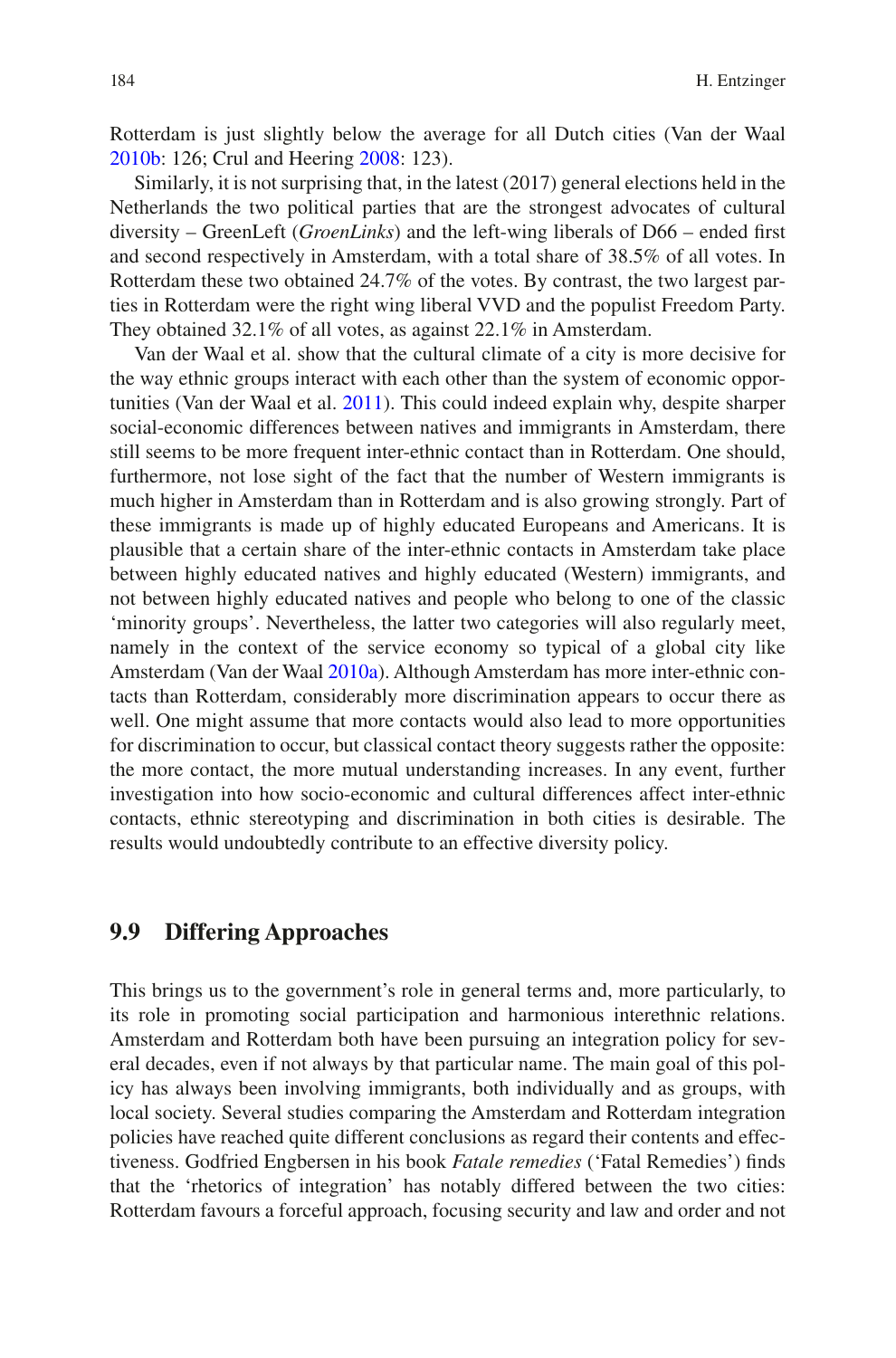shying away from intervening in private affairs.<sup>5</sup> Amsterdam, on the other hand, tends to use a softer 'multicultural' model, characterized by the famous desire of ex-mayor Cohen to 'keep things together'. However, Engbersen says, in implementing these contrasting models the cities are more akin than divergent, a conclusion shared by Van Ostaijen and Scholten (2013) in their comparison of policy documents on integration issued by each of the two cities over the past few decades. Though the Rotterdam local government at times may talk about a hard-line approach to integration, Engbersen argues, it has for years now involved the larger Islamic organizations in the city in its policy-making process. The Amsterdam authorities, often described as being more 'soft', have certainly acted vigorously against criminal youth (Engbersen 2009: 171–191).

In contrast to Engbersen, Justus Uitermark in his thesis *Dynamics of Power in Dutch Integration Policies* emphasises the differences between the integration policies of the two cities. He notes that the Rotterdam integration policy has been remarkably consistent, whatever the political composition of the local government at any one time. The desire to prevent strongly concentrated migrant populations in some neighbourhoods has been a central theme of the policy for quite a while now. Rotterdam has also pursued a vigorous civic integration policy and systematically provided professional support to immigrant organizations when shaping its integration policy. Even when Liveable Rotterdam is part of the Municipal Executive (2002–2006 and, once again, 2014–2018) contact with the Islamic organizations has been maintained as ever. This consistency, according to Uitermark, has clearly benefited the transparency and effectiveness of the policy. In Amsterdam, Uitermark finds, the policy has been less consistent over the years. Policy targets have been adjusted often and though the city offered much support to immigrant organizations, it often changed the organizations in favour. Furthermore, support was primarily of a financial nature, not of a professional one, as in Rotterdam. And this is why, Uitermark concludes, 'minorities in Rotterdam are more socially and politically involved, organizations for minorities are more capable of taking action collectively and is there less of a presence of (Islamic) extremism' (Uitermark 2010: 280).

#### **9.10 Future Perspectives**

Amsterdam and Rotterdam have a more diverse population than ever before, yet they also display substantial differences, which stem from, in part, their distinct economic structures and social-cultural climates. In the future, both cities will continue to be major poles of attraction for international immigrants. An ever-increasing share of the population in both cities has an immigrant background, while an increasingly smaller share settles in for the long term. As a result, the two largest cities in the Netherlands are more and more developing into way stations. Many

<sup>5</sup>The development of Rotterdam's local integration policy was analysed in greater detail in Entzinger and Engbersen (2014).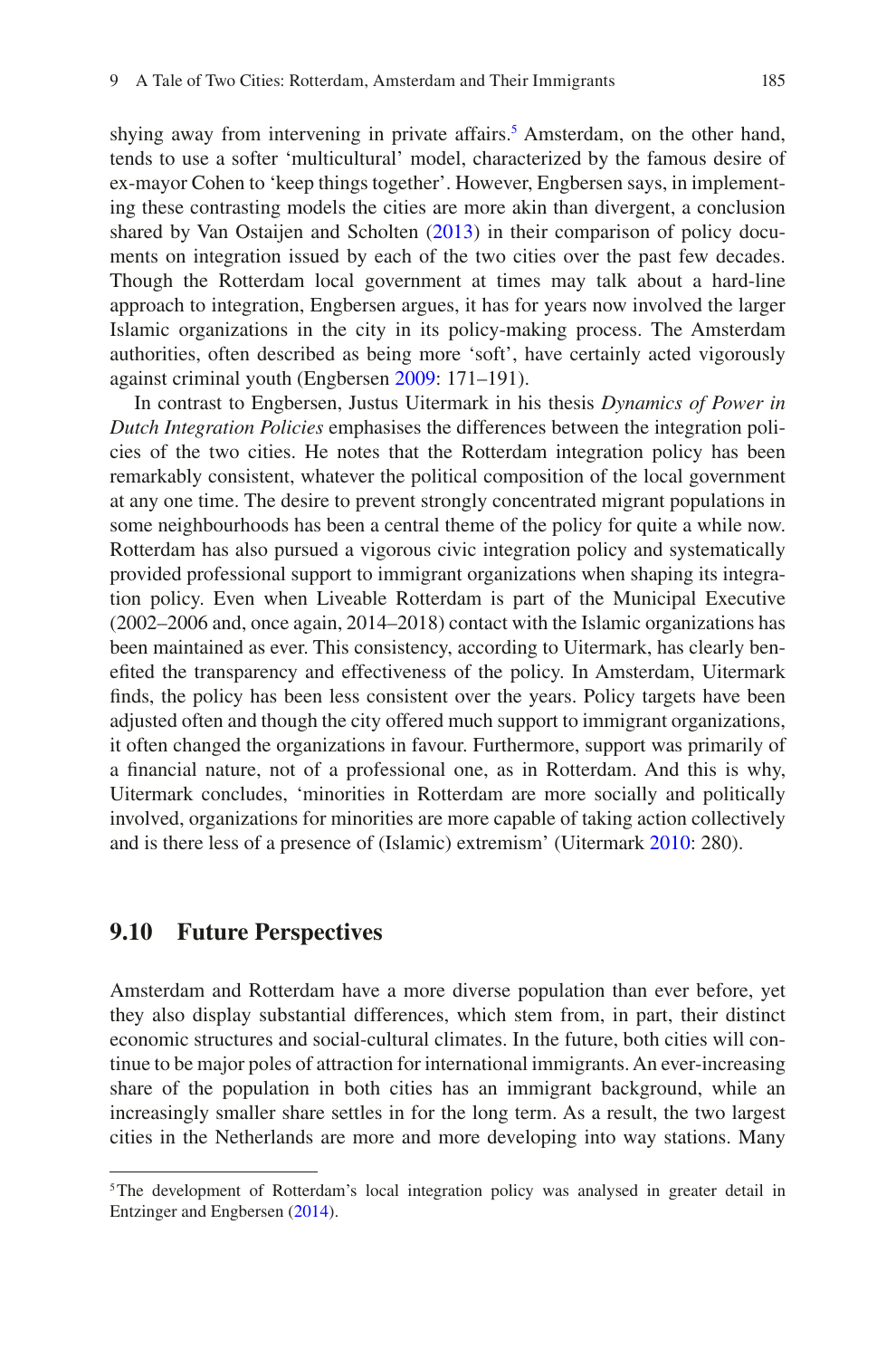foreign immigrants return to their own countries sooner or later, or even choose to migrate on to a new country. Though the immigration waves of a few decades ago resulted much more frequently in permanent residency than was presumed at the time, one cannot assume that newly arriving international immigrants will continue to settle in permanently. And among those that do remain selective mobility, both in the geographic and social senses, will eventually occur. This pattern is already apparent amongst the older immigrant groups. There is a tendency amongst the disadvantaged immigrants to remain in the city whilst those that are more successful fan out to the suburbs or integrate into Dutch society to such an extent that they are no longer viewed as immigrants (or the descendants of immigrants). Thus, the issues of immigration and integration will continue to present important challenges to both cities far into the future.

For a long time it was assumed that an integration policy oriented specifically at newcomers would be sufficient to allow them to become full members of the local urban society. That idea increasingly appears to be outmoded. The immigrant issue is so encompassing that an integration policy alone is far from adequate to address it. Policy areas like the economy, employment, education, housing and safety are in many ways far more important because they provide the basis for all of the citizens in a city to participate in society regardless of their level of education and whether or not they have an immigrant background. Both Amsterdam and Rotterdam appear to be increasingly aware of this, although their approaches up to this point have differed slightly. Amsterdam seems to invest more in fostering a sense of connectedness with the neighbourhood, while Rotterdam is seeking to promote participation through organizations. Ethnic background is but one factor in an interplay of forces featuring a great many other factors, though. As the number of immigrants rises and the length of their stay increases, the composition of the population becomes more diverse and will consist of minorities only – especially on the level of individual neighbourhoods – the 'ethnic background' factor starts to lose distinctiveness and, thus, relevance (also see Entzinger 2014).

Moreover, the way station nature is becoming ever more prevalent in some neighbourhoods of the cities. The number of people who settle in for the short term only will continue to grow and this population will generally only feel a limited sense of connectedness with urban society. Municipal executives will have to take this increasing way station nature of the bigger cities into account. How can cities with such a rapidly-changing, heterogeneous population base develop social cohesion? If this is the key question, promoting the integration of a few specific immigrant groups cannot remain the main objective of governmental policy – which both Amsterdam and Rotterdam have long since realised. It is much more about creating the conditions for an urban society in which everyone feels welcome and everyone, no matter how short their stay, can contribute as well. In such urban societies the distinction between 'native' or 'immigrant' will no longer occupy such a central position as in past decades. The ethnic background of a citizen can be a relevant factor, also in issues of policy – but it is only one amongst many. It is not a dominating factor that appears to subordinate all others, as is so often the case now. As time goes by, the boundary between immigrant and native will continue to erode.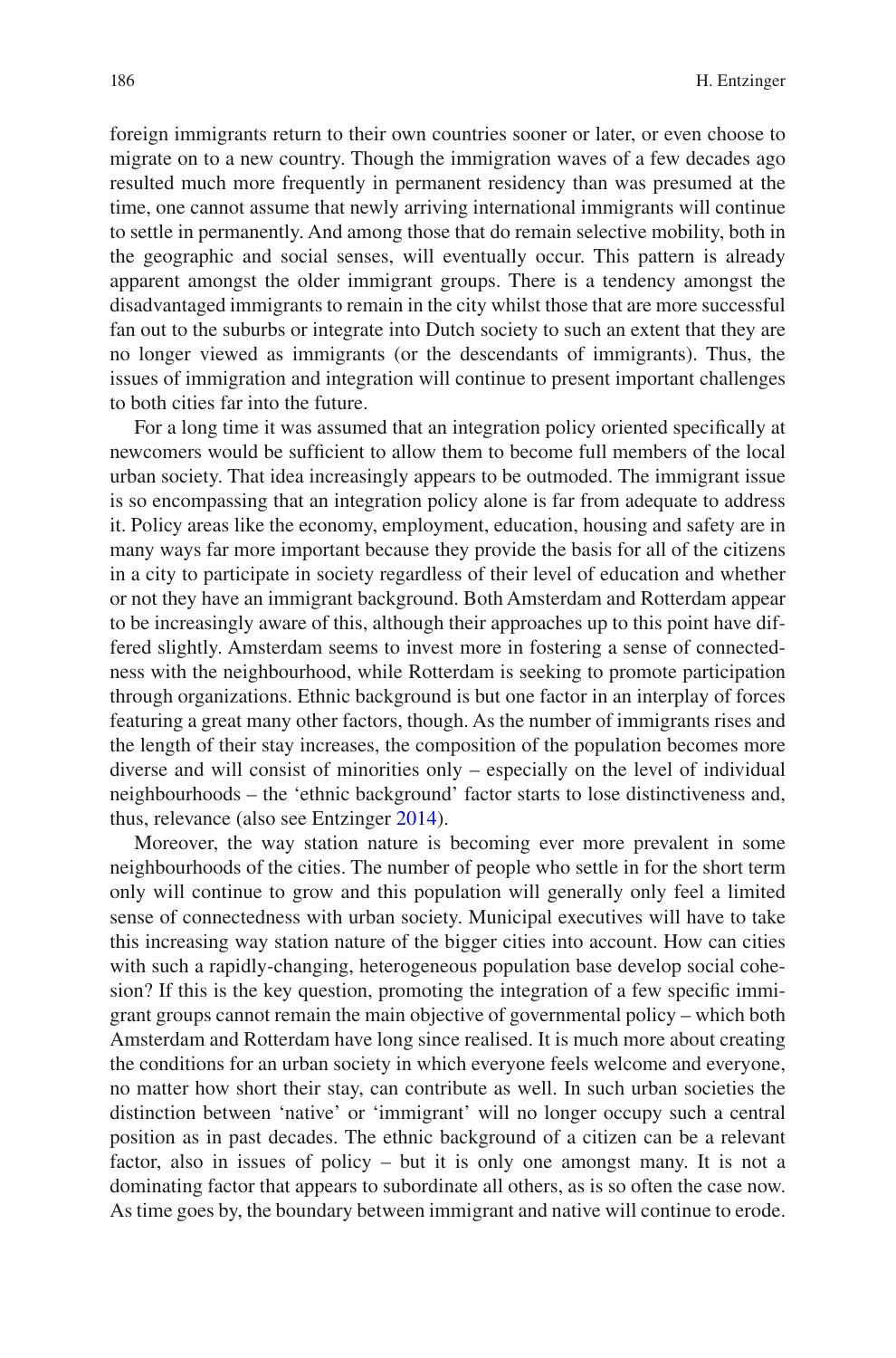Having an immigrant background is no longer, by definition, an indication of social deprivation. The immigrant population is becoming more heterogeneous and is mixing more and more with the native population. That is how things have always been in the past in the Netherlands, and that has been the way of things (almost) everywhere else.

# **9.11 Conclusions**

The approach advocated here requires a governmental policy with a primary focus on the urban society in its totality. The local government must continue to strive for a healthy urban economy, a safe living environment, and for high-quality social, cultural and educational facilities that are equally accessible to everyone. This does not mean that in the nearby or somewhat distant future questions may not arise again that pertain specifically to one or several communities. That is logical in an urban society that consists purely of minorities. That is, however, something quite different from implementing an integration policy geared towards all minority groups. Especially now that no actual majority community seems to exist anymore for minorities to integrate in, there is no longer a rationale for a group-oriented integration policy.

Amsterdam and Rotterdam are developing into what Vertovec has labelled 'superdiverse cities' (Vertovec 2007). In the light of this, and despite the differences identified between the cities, we should conclude that a 'classic' local integration policy aimed at individuals and groups would quickly lose its impact. This certainly applies to integration policies that are based on ethnic differences. It appears much more sensible to implement an integration policy for the most relevant policy areas that, as a matter of principle, looks at all citizens as being equal, but that, like any good policy, when necessary takes account of the differences between them, even if these differences stem from their immigrant background or culture. The objective is no longer primarily the integration of (immigrant) citizens into an existing urban society, but rather to promote a sufficiently integrated urban society in which as many citizens as possible feel welcome and at home, even those whose involvement is and will remain limited. The local government cannot accomplish this by itself. Businesses, educational institutions and other societal organisations must also help in preventing people from living side by side instead of with each other, even in those urban societies that increasingly function as way stations.

Thus, the capacity of governmental policy to shape society should not be overestimated. Urban societies develop largely autonomously and many actors other than the local governments can exert their influence on that development. This relatively autonomous progression also applies to the integration of immigrants. The single greatest influence public authorities can exert on the integration process concerns issues of legal status and law enforcement. In particular, legal status is extremely important for many immigrants: having a secure right to stay is a prerequisite for successful integration. This is, however, primarily a matter for the national govern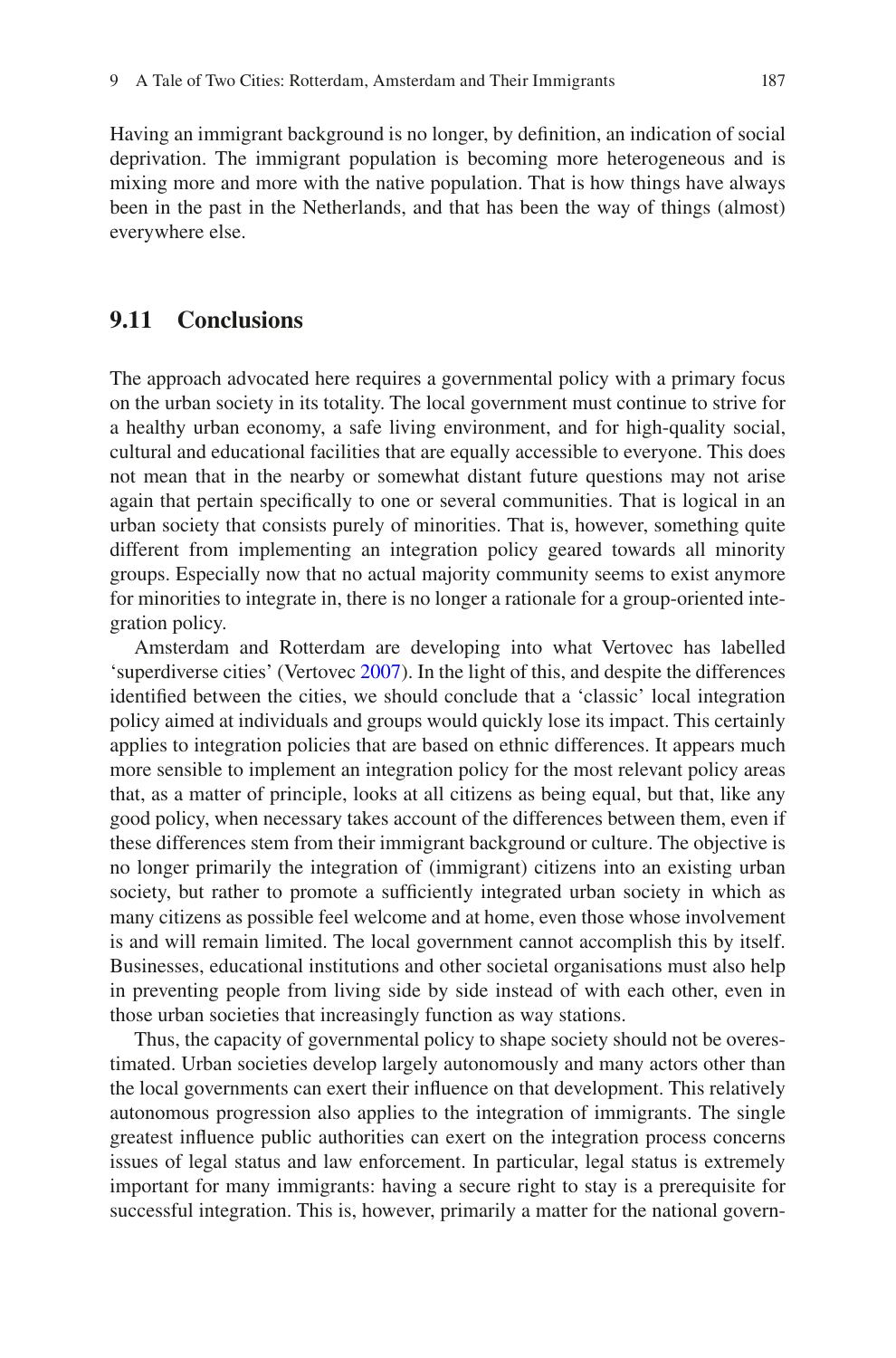ment. Cities have very little to say about the legal status of immigrants, no more than they get to specify which newcomers settle into their borders. The scope of local governments is somewhat greater in the social-economic arena, but is limited here as well. In our economy it is the market that determines what happens; cities may steer market processes in the economy, but to a limited extent only. The cities, however, do have a specific responsibility, ever increasing due to decentralisation, for the social wellbeing of their citizens. Finally, the role of the government in liberal-democratic societies such as ours is limited when it comes to the cultural arena. Especially in the bigger cities, local governments are being confronted with a multitude of cultures and religions. Their duty then appears to be, above all, to guarantee the peaceful co-existence of people of all cultures, and to resolve or deescalate any conflicts that arise. In addition, the importance of the local government setting an example when it comes to promoting equal opportunities for all its citizens and to actively combating discrimination should not be underestimated (Collett and Gidley 2012).

If this comparison of Amsterdam and Rotterdam has accomplished anything, it is surely the understanding that it makes little sense to focus exclusively on the course and the management, direct or indirect, of integration processes as long as one fails to involve the context within which the processes are taking place. The two cities certainly differ in the impact that immigration has had on their social, economic, cultural and political fabrics. Yet, both cities clearly show that immigration and its consequences exert such a powerful influence on urban development in general that it becomes impossible to look at them independently from each other. In other words: good integration policy is really nothing more and nothing less than good urban policy.

# **References**

- Collett, E., & Gidley, B. (2012). *Attitudes to migrants, communication and local leadership (AMICALL)*. Oxford: COMPAS (University of Oxford).
- Crul, M., & Heering, L. (Eds.). (2008). *The position of the Turkish and Moroccan second generation in Amsterdam and Rotterdam*. Amsterdam: Amsterdam University Press.
- *De staat van integratie. Rotterdam Amsterdam*. (2012). Gemeente Rotterdam/Gemeente Amsterdam.
- Engbersen, G. (2009). *Fatale remedies. Over onbedoelde gevolgen van beleid en kennis*. Amsterdam: Pallas.
- Entzinger, H. (2014). *Voortgaande immigratie en nieuwe maatschappelijke scheidslijnen. Een verkenning van mogelijke ontwikkelingen*. Den Haag: Wetenschappelijke Raad voor het Regeringsbeleid (Scientific Council for Government Policy).
- Entzinger, H., & Engbersen, G. (2014). *Rotterdam. A long-time port of call and home to immigrants*. Washington, DC: Migration Policy Institute.
- Florida, R. (2002). Bohemia and economic geography. *Journal of Economic Geography, 2*(1), 55–71.
- Florida, R. (2004). *The rise of the creative class: And how it's transforming work, leisure, community and everyday life*. New York: Basic.